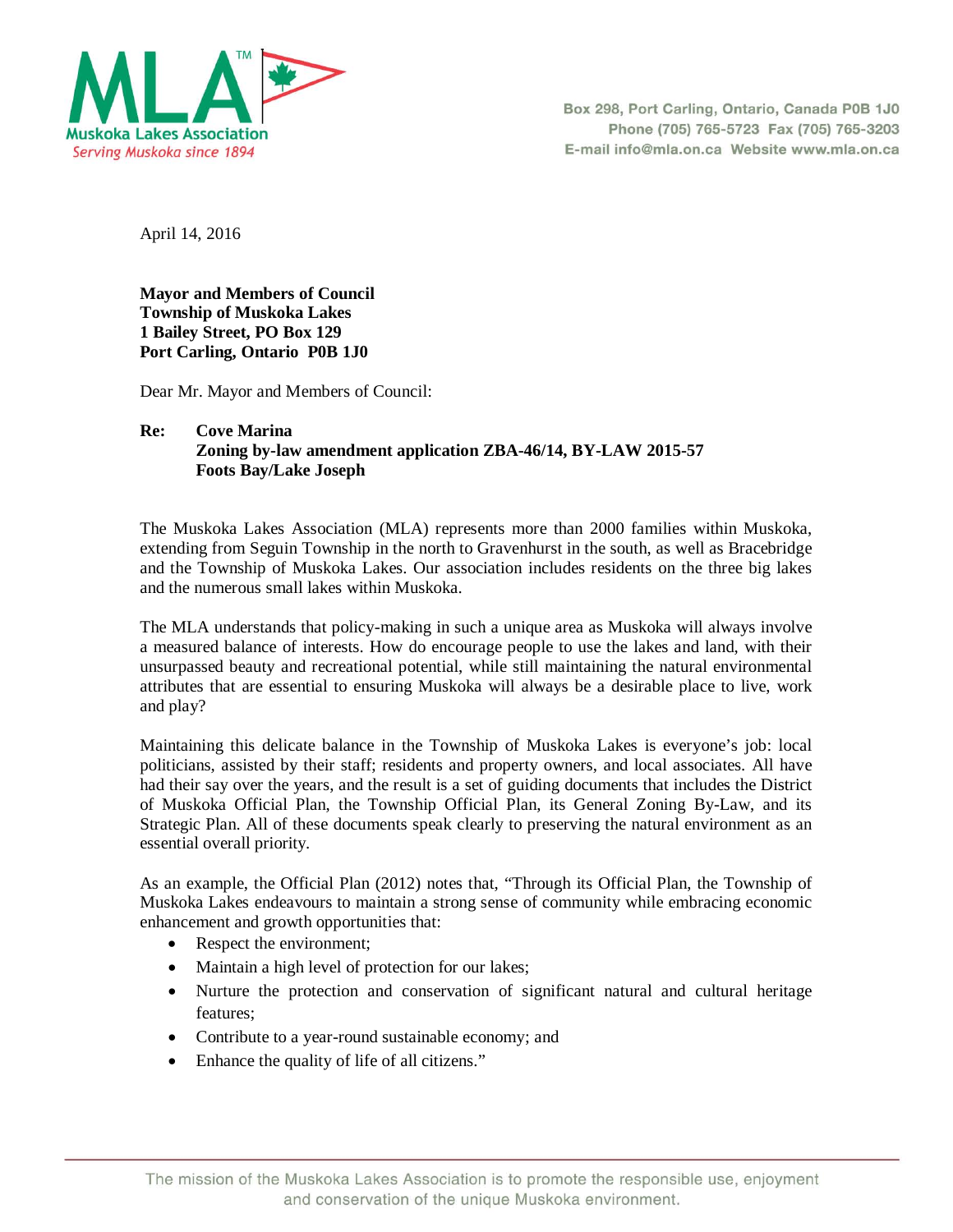Accordingly, the MLA is concerned about the proposal to extend two docks at The Cove Marina up to a length of 90.8 metres (298 ft.). This is more than four times the permitted length under the current or previous Comprehensive Zoning By-Law. Nor does the proponent's application offer the benefits that the township expects as a tradeoff : namely, that they "Contribute to a yearround sustainable economy and enhance the quality of life of all citizens."

Cove Marina already enjoys benefits beyond those allowed most property owners or businesses in the Township. As of last summer, the two docks in question were already 34 metres (111 feet) and 40 metres (131 feet) long, the latter being twice the length normally permitted by the Township's by-laws.

The MLA is a passionate believer in boating, docks, commercial marinas, and economic development. But we see no compelling public benefit to justify the whopping increase being requested. This application would increase the number of slips to 69, nearly three times the current capacity of 24 slips. (More realistically, given that the marina operated with 38 slips last summer, an 81% increase over last year's capacity.

Moreover, we note that nine of these slips are to be reserved for a private golf club, Oviinbyrd. In 2015, the proponent planned to lease 15 of the 19 spaces on a long-term basis to Oviinbyrd. While this is a business decision for the marina owners, the MLA wonders, if this application were approved, what steps could the Township take to ensure that no additional spaces beyond the nine were leased to Oviinbyrd in future and that the remainder of the additional spaces were available to the cottage islanders?

The MLA is concerned about the intrusion of extra-long docks into Foots Bay, the significant increase in boat traffic it will cause on busy summer weekends, and the impact of this noise and clutter on nearby residents. We note with concern that even the proponent's Boat Impact Assessment Opinion Letter acknowledges that this expansion will add to congestion in the bay.

As well, we believe that much of this additional traffic will occur in non-peak traffic times that were not included in the boat impact study, which took place only between 9 am and 5 pm. It is likely that at least half of the golf course-related traffic will occur very early on weekend mornings in the summer, and later in the day around supper time. These times are precisely when summer residents least want to hear additional boat traffic. It is this kind of activity that people come to Muskoka to get away *from*.

In addition, as the 2015 staff report noted, extending into the more open part of the bay will create "visual impacts" for some neighboring property owners.

Most importantly, we believe most of the club members who might wish to use these docks have alternative means of reaching the golf club. For most golfers driving to the club will be faster and more convenient than taking their boat (particularly as, once they reach the dock, they will still have to transfer to a vehicle to drive the remaining 3 km to the golf club).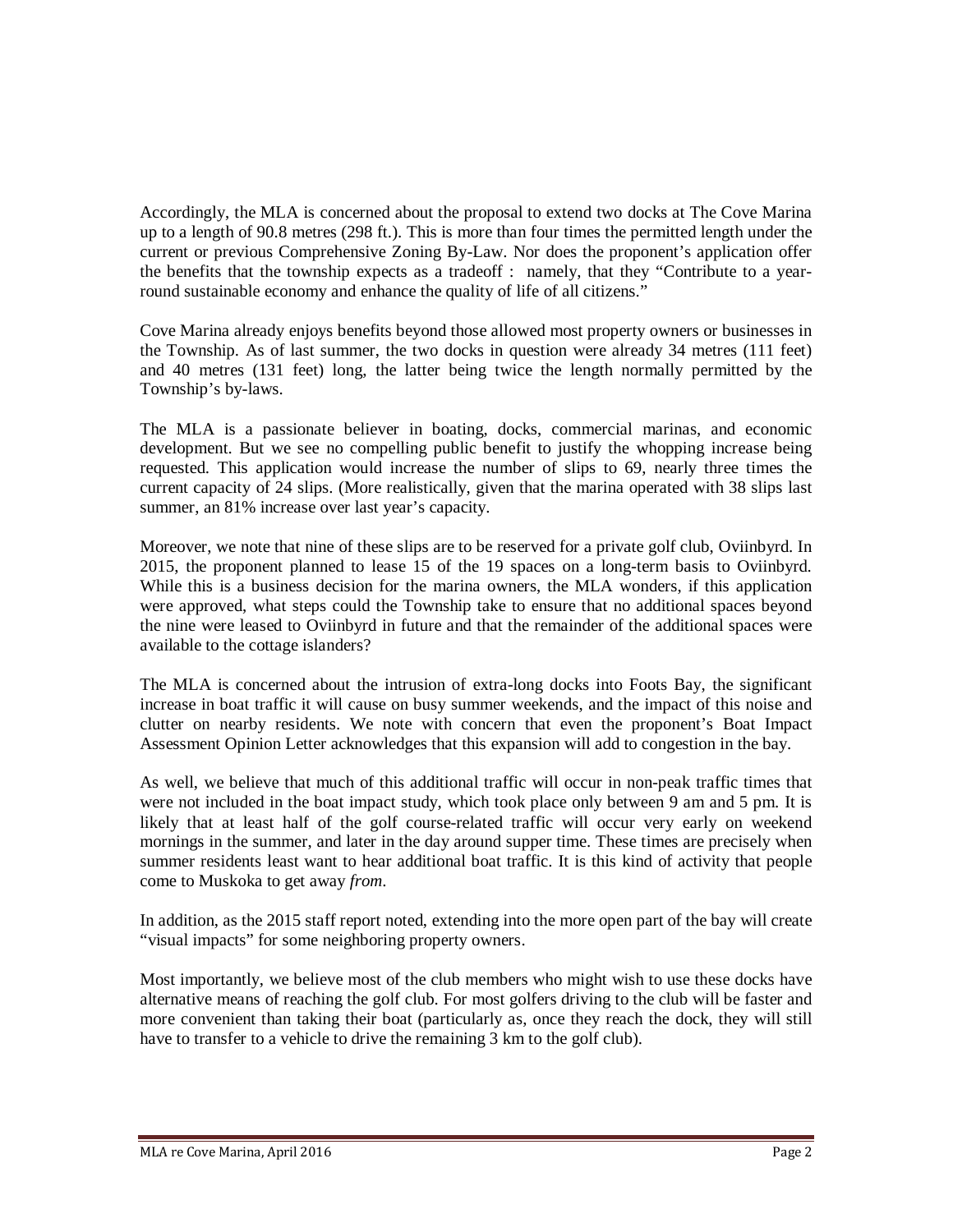The May 19, 2015 opinion letter from Michalski Nielsen Associates Limited made only a vague case for this expansion, noting that Oviinbyrd "has a large number of Lake Joseph cottagers as members. For many of those members, accessing the golf course by water is much more convenient then (sic) by car." A look at the map would suggest that only islanders in Lake Joseph, or cottagers on the northwest side of that lake, could possibly save time by boating to a shuttle to get to this golf course. It is difficult to understand why cottagers should be disturbed especially in the early mornings in order to save others a few minutes on their way to go golfing when there is an alternative.

To extend these docks beyond their previously approved lengths is not good planning. The benefits do not accrue to the public or to the year-round economy, but only to a small group.

Council is reminded that the Township Official Plan establishes the following planning principles for redevelopment of properties in "small-scale" communities such as Foots Bay:

\* Section D.2.1.3.c relates to the protection of the characteristics that define the Communities and make them attractive places to live;

\* Section D.2.2.2 states that development in the Communities will be limited to development which is compatible with the existing character of the Community and for which appropriate servicing can be provided.

\* Section D.2.2.3 states that with the exception of the resort commercial sector, the development in the communities will be at a scale and of a type that is compatible with and enhances the service function of a small community.

\* Objectives in this Designation include:

- Section D.3.2.1 to ensure that development in the Communities is compatible with the existing built and natural environment.
- Section D.3.2.2 encourages forms of development that will preserve and enhance the natural and manmade environment.
- Section D.3.2.3 directs development to areas that are well suited to accommodate those forms of development.

The MLA does not see how this extraordinary dock expansion would meet any of these requirements. It would make the bay a less attractive place to live, and the proposed expansion is out of character with anything else in the community.

In addition, Section D.4.2.4 states that "the Waterfront character within any Community is unique and reflects historic growth." This application is rooted in serving a private establishment physically and culturally removed from Foots Bay. Why should local property owners be burdened with the noise, traffic and fuss engendered by a bylaw exemption that does not primarily serve their community?